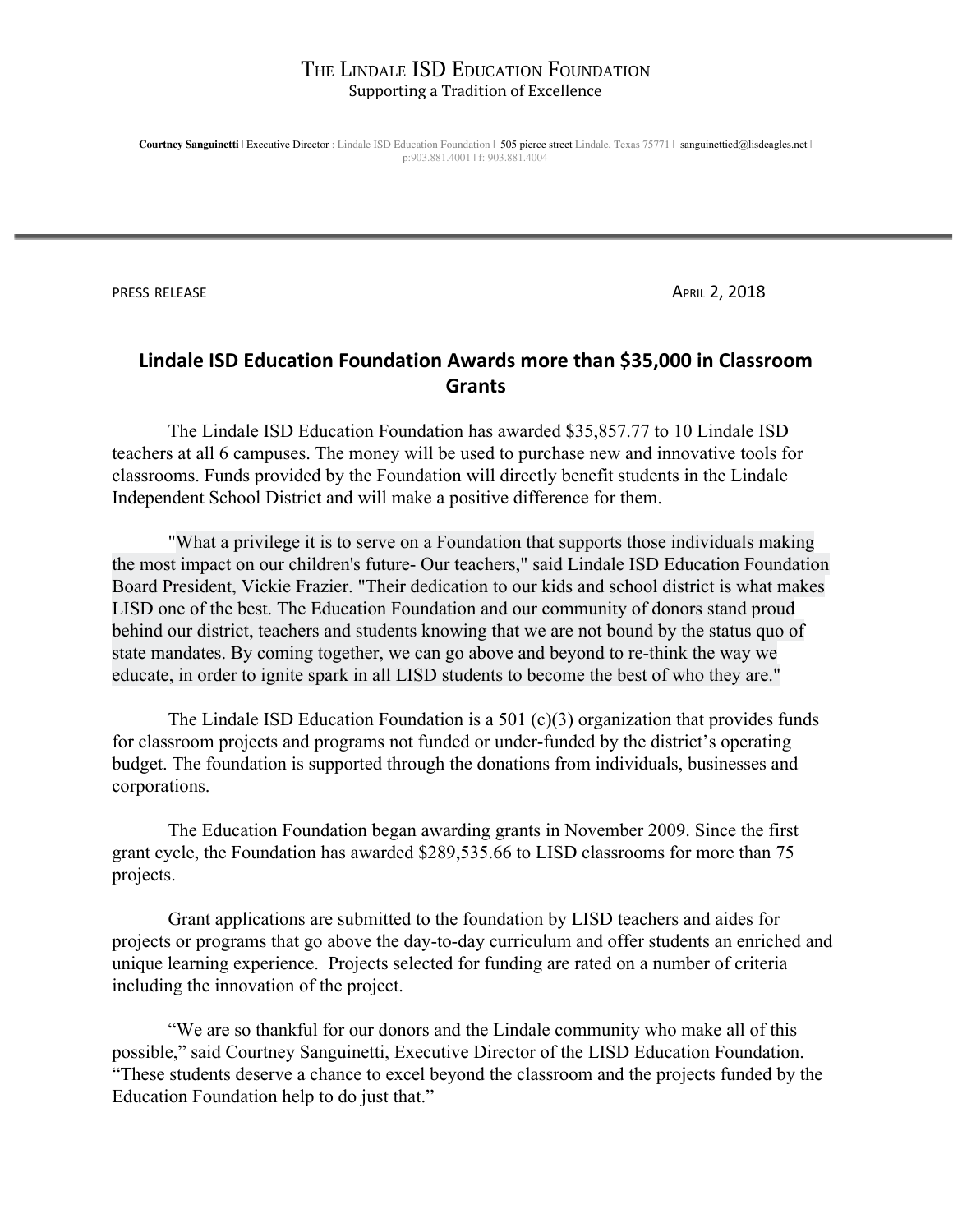**Courtney Sanguinetti** | Executive Director : Lindale ISD Education Foundation | 505 pierce street Lindale, Texas 75771 | sanguinetticd@lisdeagles.net | p:903.881.4001 | f: 903.881.4004

## **Spring 2018 projects receiving funds include:**

# **Education Foundation grant for \$2,838.91 to fund From Motion to Light: Physics in 8th Grade Science!**

Eighth grade physics concepts are some that students have a very difficult time understanding. From Newton's Laws of Motion to theories on how light is emitted and absorbed by various chemicals, students have had little to no hands on experience with these concepts. By utilizing the equipment listed in a number of different lessons, we seek to change that. Through the use of force plates and force probes, students will see how forces interact to cause changes in movement. By using element tubes and spectroscopes, students can see how scientists can identify what elements make up a star.

## **Education Foundation grant for \$1,200 to fund Skills for Life Eagles General Store!**

A national survey finds that 69% of special needs adults are striving to work according to a Disability Scoop article published in 2015. Most people with disabilities are capable of contributing to their communities, and according to this study 69% are working or actively seeking employment! One of the key indicators TEA rates high schools with is post-secondary readiness. LISD Special Programs already has a uniquely solid foundation laid for these students. The proposed project Skills for Life Eagles General Store would allow our students to flourish and be all the more prepared for employment and life after high school.

### **Education Foundation grant for \$3,795 to fund Success Starts with Sensory!**

Sensory Processing Disorders affect the ability of students to physically and mentally process the world around them. They often are overstimulated by sensory input that does not bother others or seek extra sensory input to stay calm. Our current sensory room at the elementary campus needs equipment to best serve students who require a way to learn to appropriately modulate sensory input. With your help, using the tools listed below, students will be supported at school and ultimately learn what their sensory needs are and how to reduce sensory overload & sensory seeking in order to be calm & focused for learning.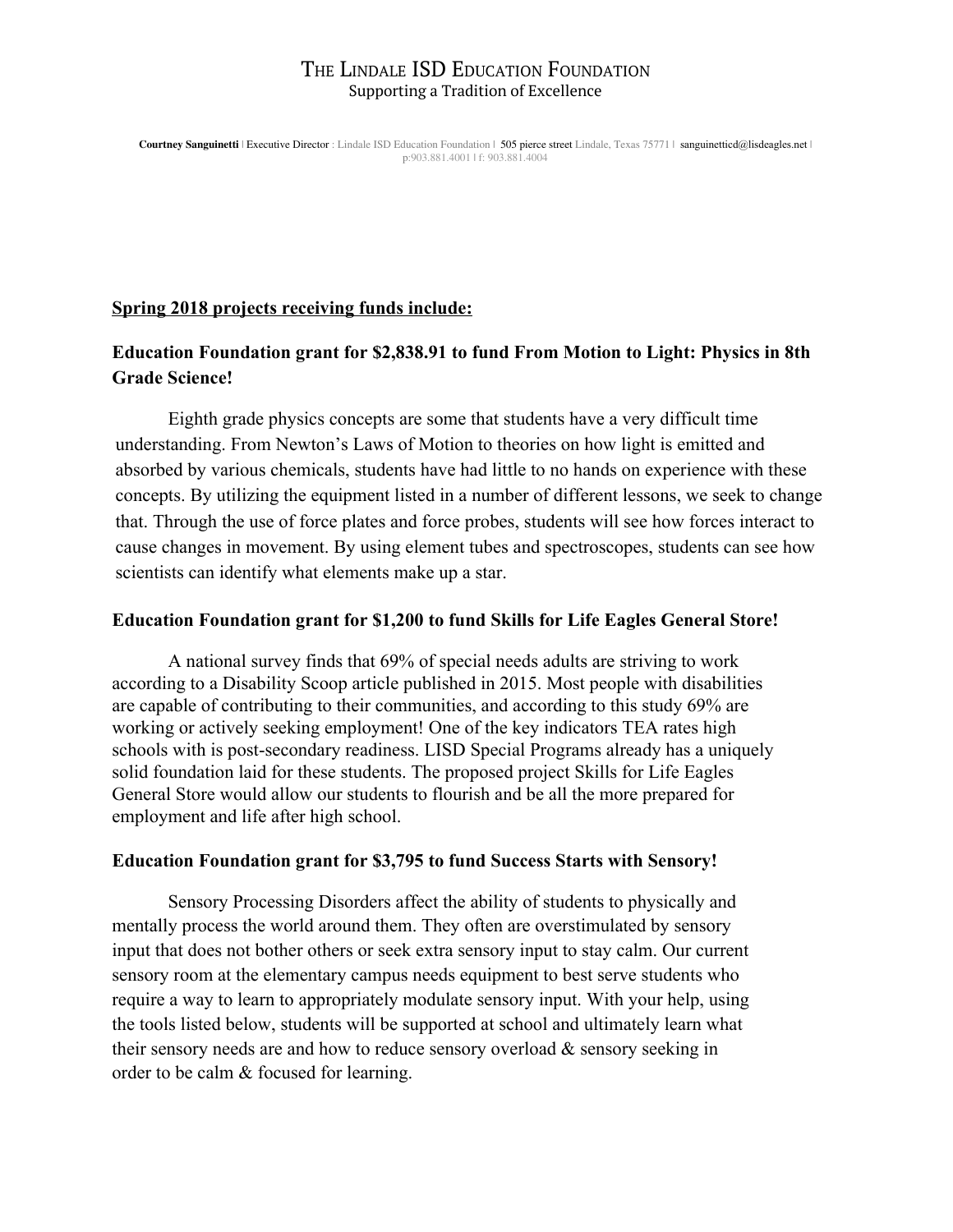**Courtney Sanguinetti** | Executive Director : Lindale ISD Education Foundation | 505 pierce street Lindale, Texas 75771 | sanguinetticd@lisdeagles.net | p:903.881.4001 | f: 903.881.4004

#### **Education Foundation grant for \$4,304 to fund Learning Science through Inquiry!**

Hundreds of thousands of STEM (Science, Technology, Engineering and Math) jobs go unfilled every year in the United States due to a lack of qualified people. Our physics courses provide skills and training in all four STEM areas enticing and equipping Lindale students for future STEM careers. An integral aspect of these courses are the inquiry based lab experiences that train students in seven science practices as they design plans for experiments, make predictions, collect and analyze data, apply mathematical routines, develop explanations and communicate about their work. This lab equipment is necessary to advance this training.

### **Education Foundation grant for \$4,501 to fund Pitch Perfect Project: Lindale Band!**

#### **Education Foundation grant for \$1,001 to fund Kidblog!**

Kidblog provides teachers with tools to safely publish student writing. Teachers can monitor all activity within a community of authors. Posts can even be public, but nothing goes live until a teacher approves it. This resource, Kidblog, empowers students to write with a meaningful purpose for a real audience. Students can be able to connect with other classes down the hallway, across the district, or around the world. Kidblog enables schools to document student learning over time. With no manual curation required, students' portfolios are built automatically across classes, demonstrating growth year-over-year.

#### **Education Foundation grant for \$2,277.17 to fund Growing Our Future!**

Growing Our Future is a project-based learning experience in which students will immerse themselves in and witness the stages of a plant's development from seed to pollination. Within the controlled environment of a greenhouse, students will initiate the growing process and learn about each stage of development as part of the current 4th grade science curriculum. Synergizing as a scientific team, students will be able to collect, record, and track data vital for plants to survive and thrive in the environment. Growing Our Future supports the growth of our students as scientists and citizens, building scientific skills and character development.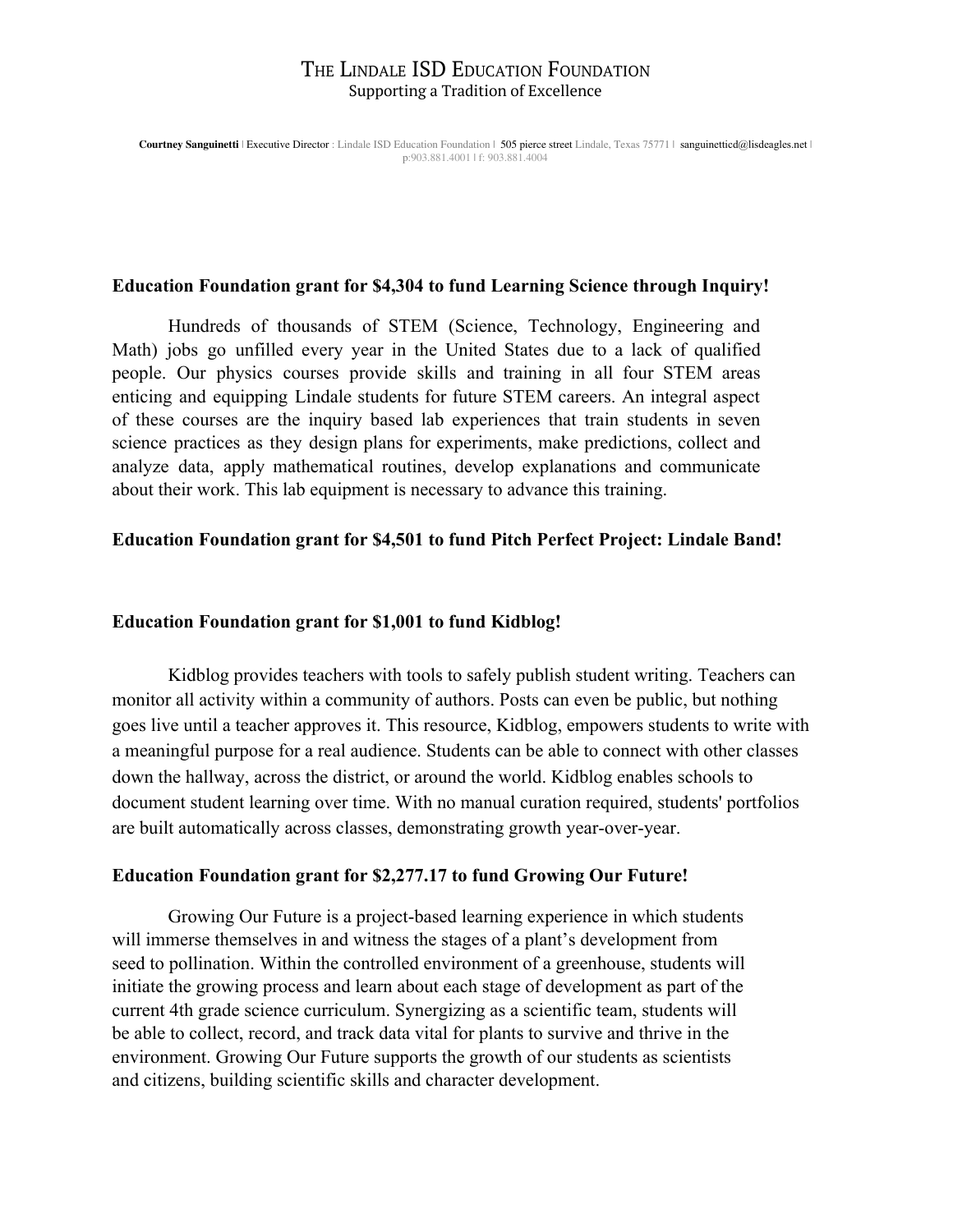**Courtney Sanguinetti** | Executive Director : Lindale ISD Education Foundation | 505 pierce street Lindale, Texas 75771 | sanguinetticd@lisdeagles.net | p:903.881.4001 | f: 903.881.4004

#### **Education Foundation grant for \$5,821 to fund I Get to Sit Where?!**

Our students come to school with a wide range of abilities and needs, and tend to struggle with sitting during class time. The purpose of I Get to Sit Where? is to allow students the freedom of alternate seating choices, allowing them to move and wiggle while completing their work. With video games and kids spending less time outside than in years past; many lack the core strength, balance and motor skills to actually be able to sit properly in class.

### **Education Foundation grant for \$4,368.59 to fund Learning is a Ball!**

The Q-ball will give every child a voice. With the Q-ball, a throwable wireless microphone, students will not only want to participate, but they will actually want to learn more when they can hear what the teacher and their peers are saying. The Q-ball is a great teaching tool that will help to manage classroom discussions while engaging all students in hands on lessons. The Q-ball will enhance interaction between the teacher and her students and also between peers.

## **Education Foundation grant for \$5,751 to fund A Whole New World through Virtual Reality!**

A whole new world… A new fantastic point of view, no one to tell us no or where to go or say we're only dreaming." That may sound like lyrics from a famous soundtrack but actually is 'reality' when it comes to exploring the world with unbelievable sights and an indescribable feeling of soaring, tumbling and freewheeling through an endless diamond sky with a Virtual Reality System. Drive a car like the English or experience the deepest parts of the ocean with every kind of fish swimming around you or go back in time and learn how to joust with your opponent, all within the borders of your classroom. With virtual reality, students can witness wonder by wonder on this magic carpet ride in this *'whole new world with you'!*